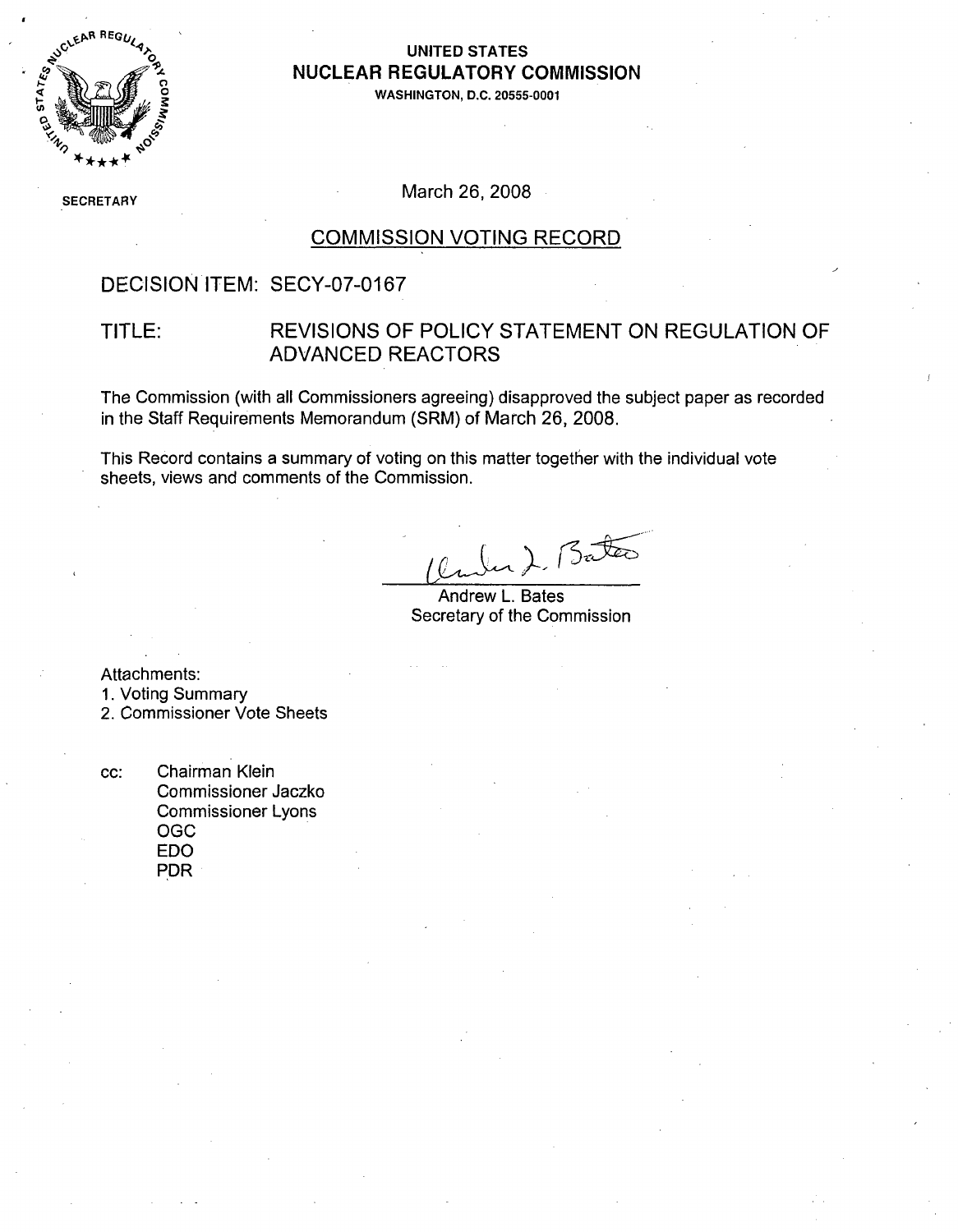### VOTING SUMMARY - SECY-07-0167

### RECORDED VOTES

NOT APRVD DISAPRVD ABSTAIN PARTICIP COMMENTS DATE

| CHRM. KLEIN        |  | 11/28/07 |
|--------------------|--|----------|
| COMR. JACZKO       |  | 12/19/07 |
| <b>COMR. LYONS</b> |  | 11/20/07 |

### COMMENT RESOLUTION

In their vote sheets, all Commissioners disapproved the staffs recommendation and provided some additional comments. Subsequently, the comments of the Commission were incorporated into the guidance to staff as reflected in the SRM issued on March 26, 2008.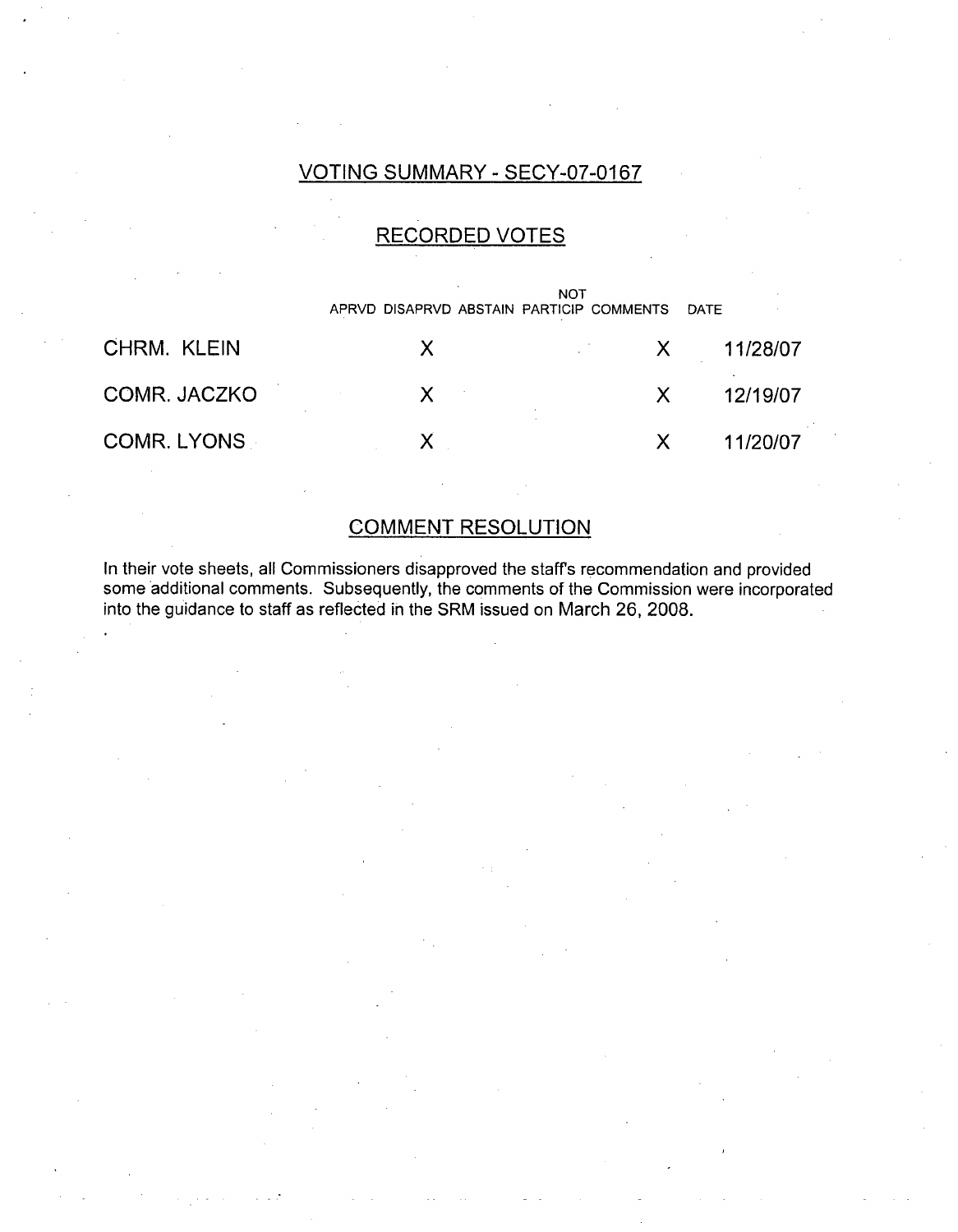### NOTATION VOTE

### RESPONSE SHEET

| TO:                      | <b>Annette Vietti-Cook, Secretary</b>                                                       |
|--------------------------|---------------------------------------------------------------------------------------------|
| FROM:                    | <b>Chairman Klein</b>                                                                       |
| <b>SUBJECT:</b>          | SECY-07-0167 - REVISION OF POLICY<br>STATEMENT ON REGULATION OF ADVANCED<br><b>REACTORS</b> |
| <b>Approved</b>          | Disapproved x Abstain                                                                       |
| <b>Not Participating</b> |                                                                                             |

**COMMENTS:** 

Below \_\_\_ Attached x None \_\_

**SIGNATURE** 

**-** ((Žý. IN-)

DATE

Entered on "STARS" Yes **V** No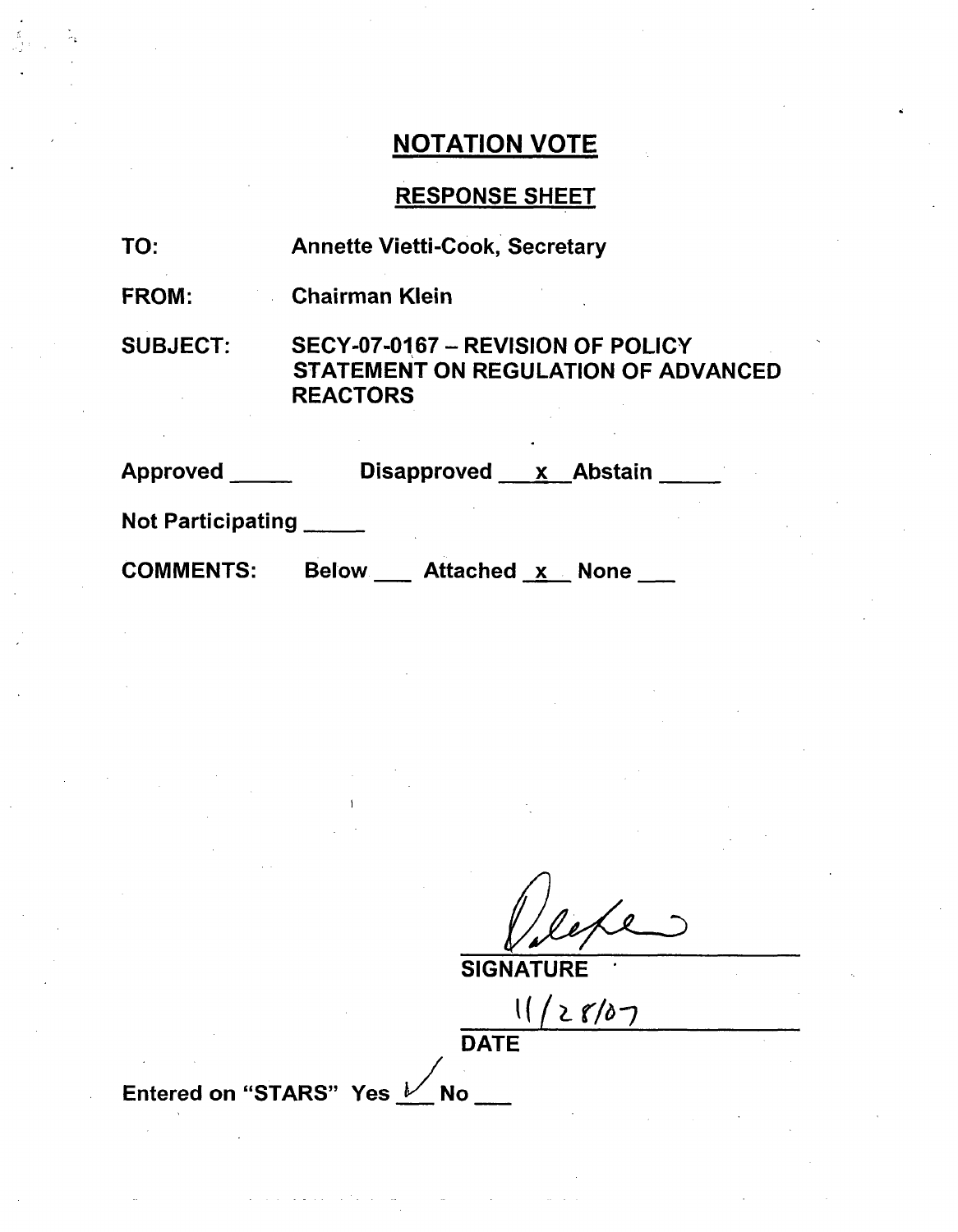#### Chairman Klein's Comments on **SECY-07-0167**

I disapprove the staff's recommendation to publish the proposed revision to the 1994 Advanced Reactor Policy Statement without soliciting comments from the public.

Although normal Commission practice is.to solicit public comment on proposed policy statements, I can understand why the staff believes this step is unnecessary in this case. This proposed change is an update to incorporate the Commission's expectations for consideration of security and emergency preparedness into the existing policy on advanced reactor designs, rather than a completely new policy statement. In addition, the proposed rulemaking on aircraft impact assessments has been issued for public comment, and the comments received on this rulemaking could look similar to those that may be submitted on the proposed policy statement.

Nonetheless, given its importance and its scope beyond the aircraft impact assessment, I believe the updated policy statement that incorporates security and preparedness considerations merits a separate opportunity for public comment. Therefore, the staff should solicit and consider public comments on this revised policy statement prior to its publication in the *Federal Register.* Unless the staff's consideration of the public comments results in substantive changes to the proposed revision, the staff should publish the revised policy statement in the *Federal Register* without further approval from the Commission.

11/28/07 Dale E. Klein Date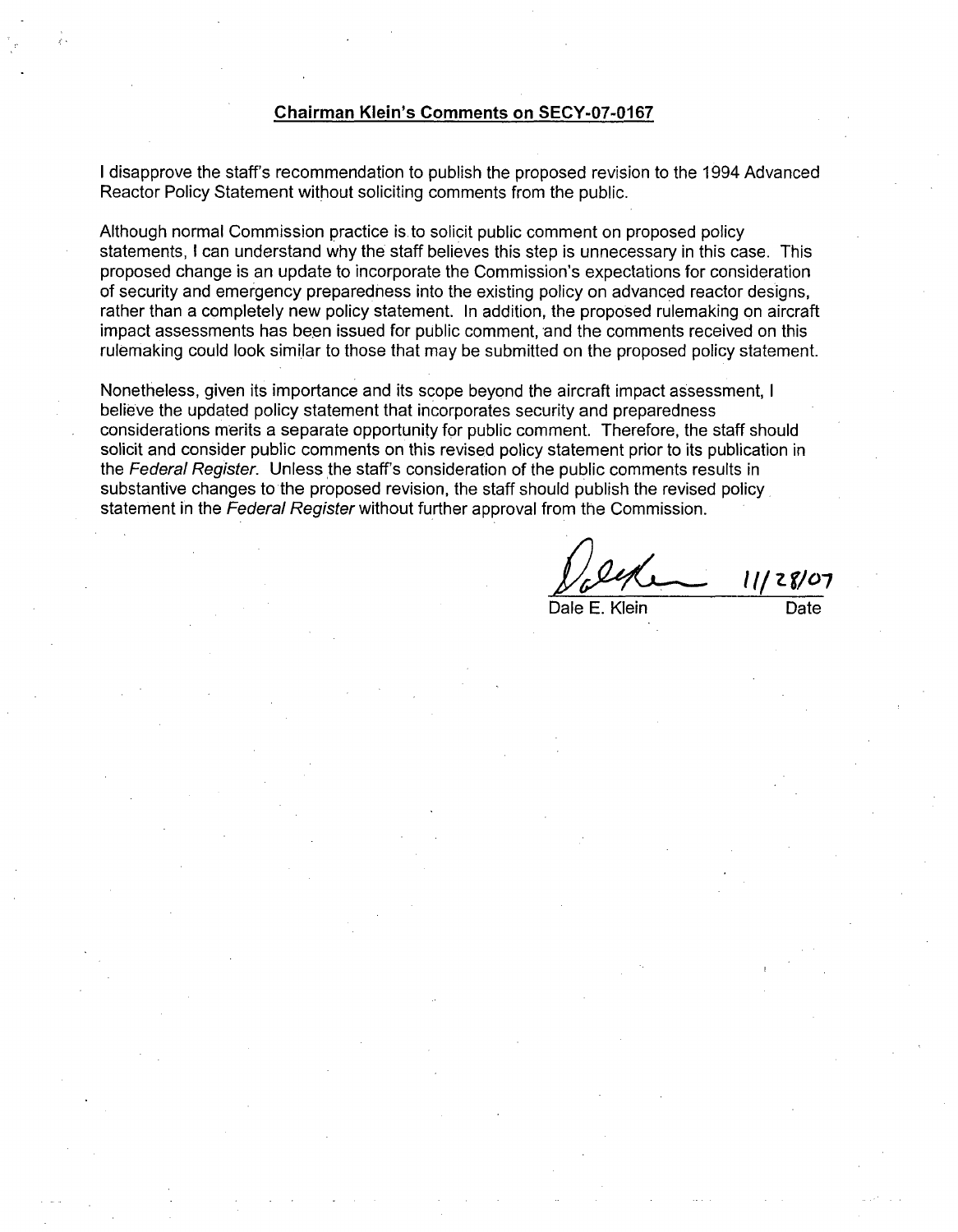# NOTATION VOTE

### RESPONSE SHEET

| TO:                      | <b>Annette Vietti-Cook, Secretary</b>                                                              |
|--------------------------|----------------------------------------------------------------------------------------------------|
| <b>FROM:</b>             | <b>COMMISSIONER JACZKO</b>                                                                         |
| <b>SUBJECT:</b>          | SECY-07-0167 - REVISION OF POLICY<br><b>STATEMENT ON REGULATION OF ADVANCED</b><br><b>REACTORS</b> |
| <b>Approved</b>          | Disapproved $\sqrt{}$ Abstain _____                                                                |
| <b>Not Participating</b> |                                                                                                    |
| <b>COMMENTS:</b>         | __ Attached $\bigwedge$ None<br><b>Below</b>                                                       |

**SIGNATURE**  $DATE$   $21977$ 

Entered on "STARS" Yes X No \_\_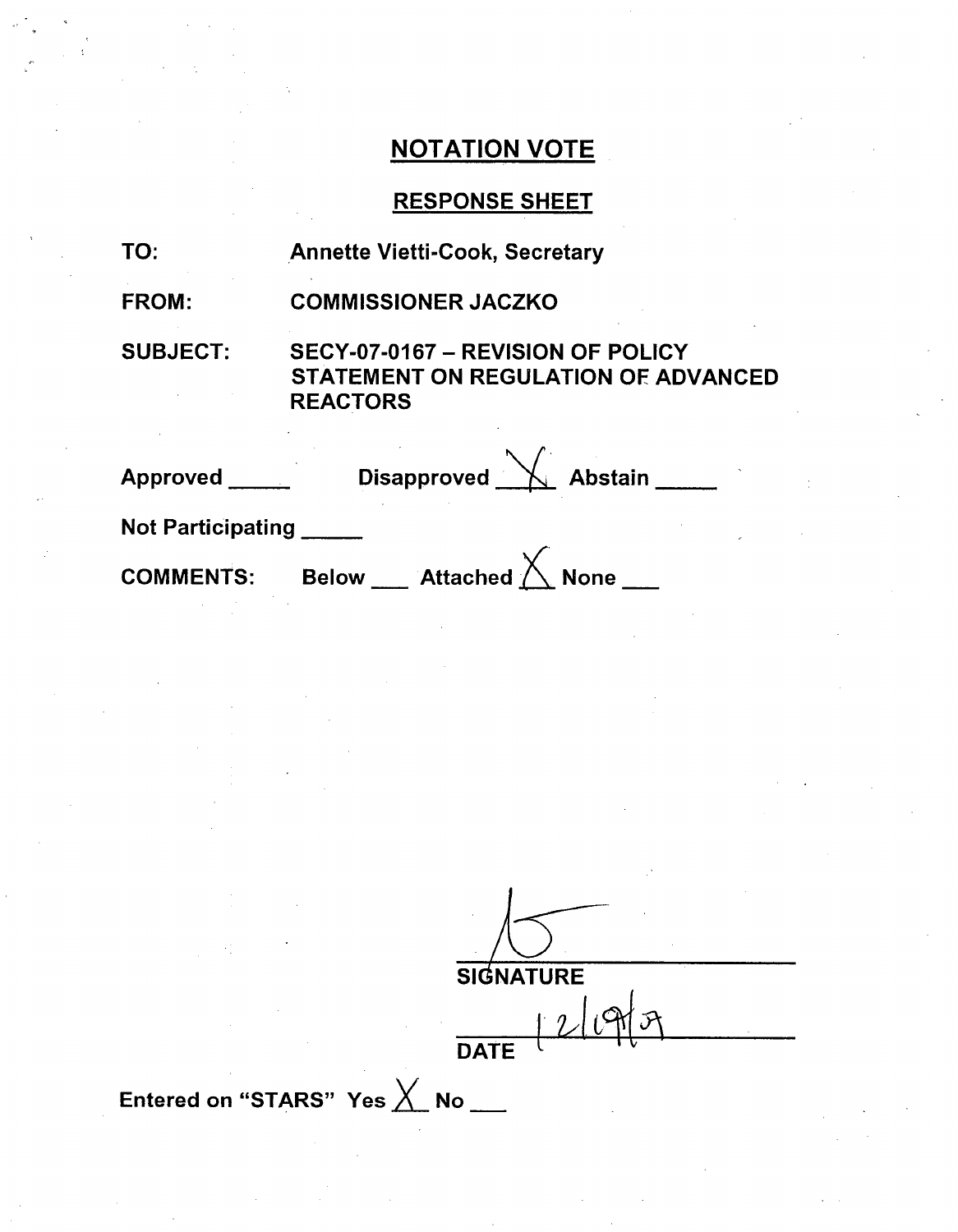#### Commissioner Jaczko's Comments on **SECY-07-0167** Revision of Policy Statement on Regulation of Advanced Reactors

I agree with Commissioner Lyons' recent vote to defer publication in the Federal Register the revision to the 1994 advanced reactor policy statement until the staff solicits comments from the public. Although the public has had the opportunity to comment on rulemakings involving security, society, technology, and national concerns have changed since 1994, and the Commission would benefit from public participation in shaping an advanced reactor policy statement, since an advanced reactor is still several years into the future, and there is sufficient time to thoroughly engage the public. I also think the agency's New Reactor Organization would benefit from the resulting public interaction and communication while it begins to review applications for new reactors.

I have explained my position regarding the need for the NRC to establish strong regulatory design requirements for new nuclear power plants in my recent correspondence to my fellow Commissioners, "Proposal to Include Aircraft Impact Design Requirements for New Reactors (COMGBJ-07-0001)," and in my recent vote on SECY-06-0204, "Proposed Rulemaking - Security Assessment Requirements for New Nuclear Power Reactor Designs (RIN3150-AH92)." New, advanced reactors should demonstrate through design that they would withstand an aircraft impact such that there would be no release of significant quantities of radioactive materials to the environment, defined as releases requiring measures to limit the exposure of the general public. I view mitigative measures only as an insurance policy in support of robust design attributes. Therefore, in second paragraph, I would delete the words, "or mitigate to the extent practible." Research analysis suggests that there are new designs capable of providing additional inherent protection to avoid the effects of a large, commercial aircraft impact, and the Commission should make that a regulatory requirement.

I believe this is a good opportunity to recognize the importance of fire protection as one of the attributes in establishing the acceptability or suitability for licensing a proposed advanced reactor design.

With regard to advanced reactor design attributes, the fourth paragraph under "Commission Policy" the second and third sentences should be changed to state, "Incorporating the above attributes would promote more efficient and effective design reviews." The first sentence in the fifth paragraph should be changed to state, "The Commission expects that in addition to the safety features of advanced reactor designs, a reasonable assurance of public safety will be provided by the operational program for Emergency Planning (EP)." The first sentence in the eighth paragraph should include the phrase, "at the appropriate time in the future," with respect to developing the capability for timely assessment that might be presented for NRC review.

The last paragraph should be changed to reflect the agency's focus on public safety to state, "Finally, the NRC believes that it is in the public's best interest for both designers and applicants to address safety and security issues early in the design stage to achieve a more robust, effective safety and security posture for future nuclear power reactors."

In keeping with my goals for openness and transparency, I look forward to broad stakeholder comment from vendors, applicants, licensees, Members of Congress and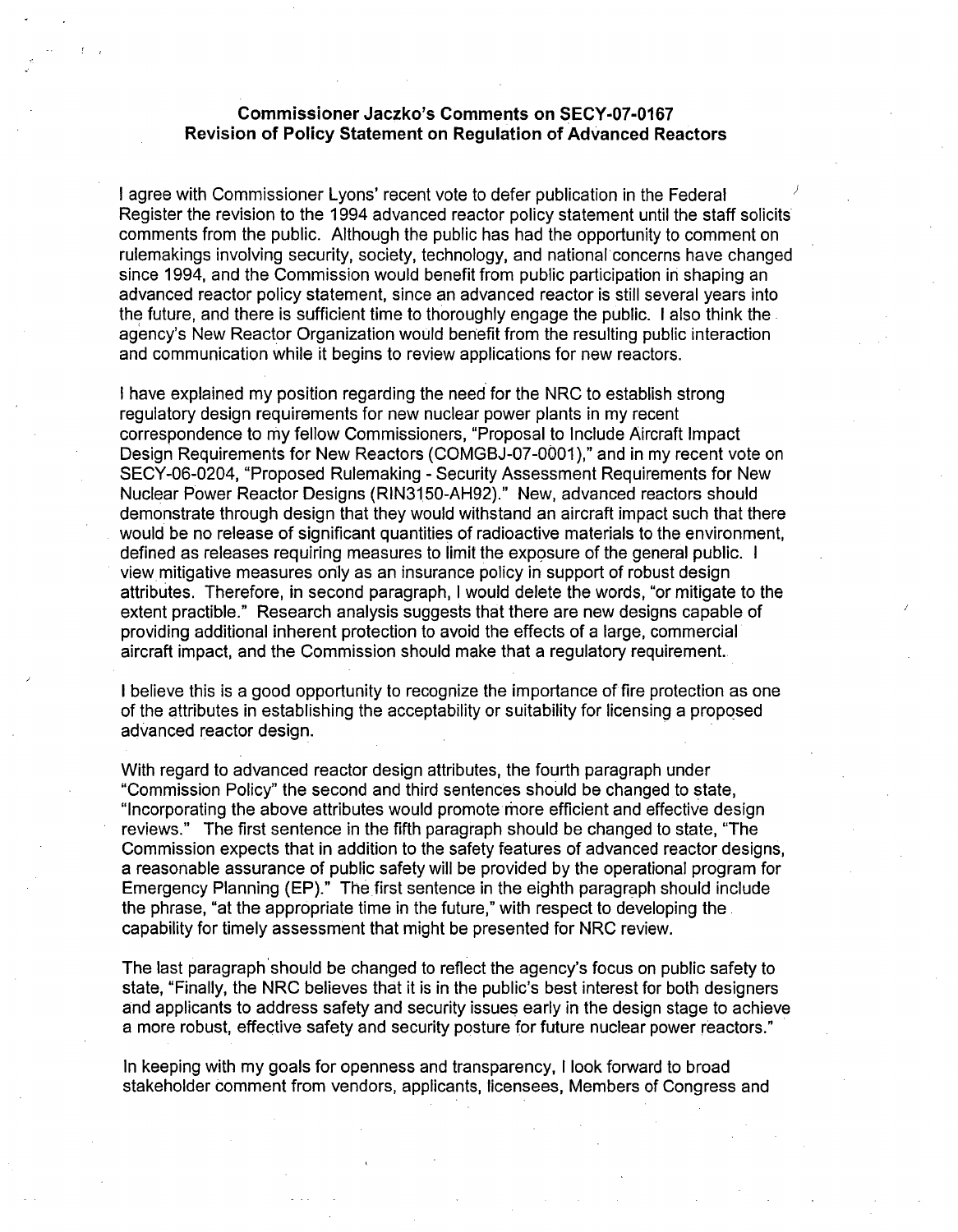any other stakeholders with an interest in ensuring advanced nuclear power plants are built to be inherently safer and more secure.

| /RA/.             | 12/19/07 |
|-------------------|----------|
| Gregory B. Jaczko | Date     |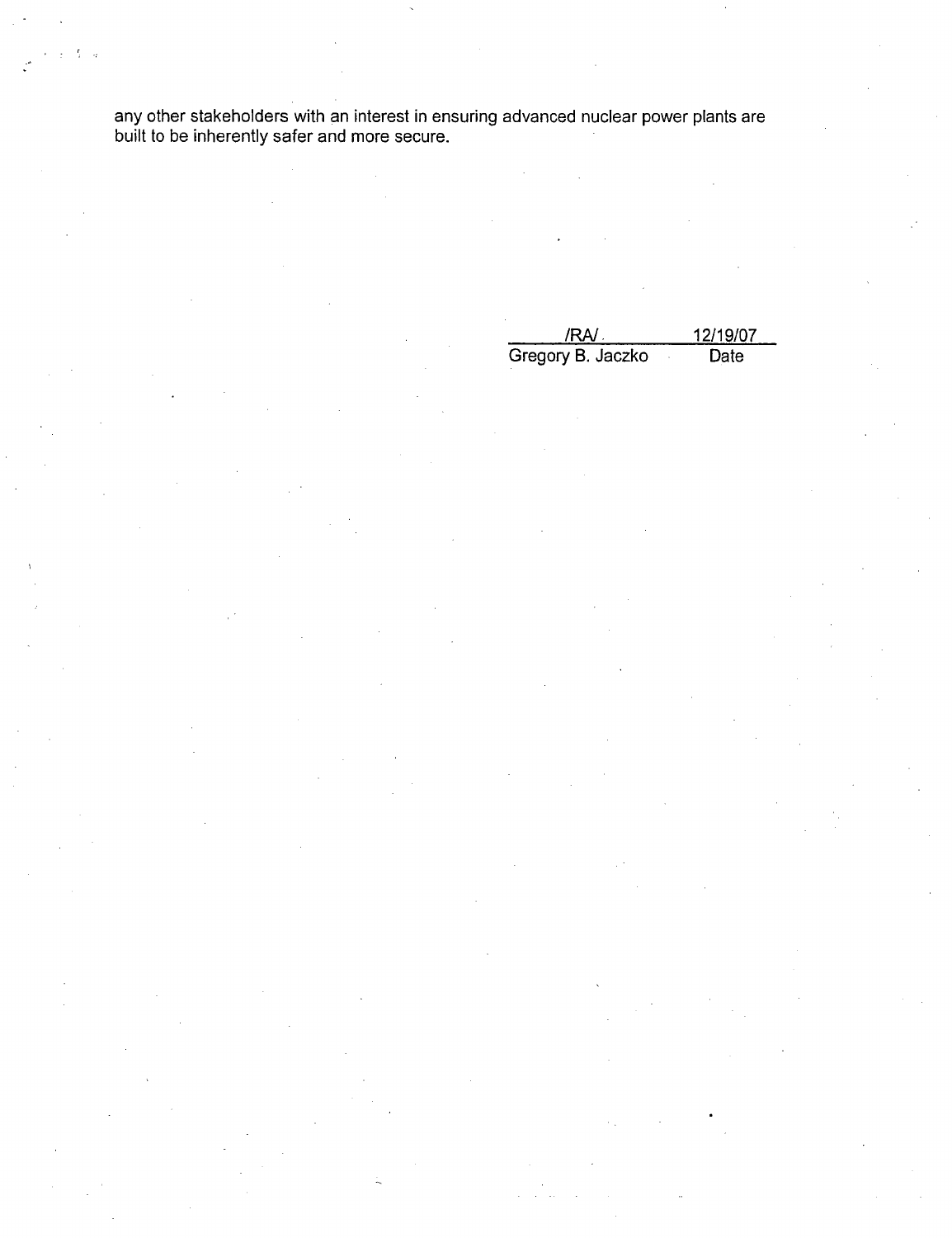# NOTATION VOTE

# RESPONSE SHEET

| TO:                      | <b>Annette Vietti-Cook, Secretary</b>                                                              |  |  |
|--------------------------|----------------------------------------------------------------------------------------------------|--|--|
| FROM:                    | <b>COMMISSIONER LYONS</b>                                                                          |  |  |
| <b>SUBJECT:</b>          | SECY-07-0167 - REVISION OF POLICY<br><b>STATEMENT ON REGULATION OF ADVANCED</b><br><b>REACTORS</b> |  |  |
| <b>Approved</b>          | Disapproved X<br><b>Abstain</b>                                                                    |  |  |
| <b>Not Participating</b> |                                                                                                    |  |  |
| <b>COMMENTS:</b>         | <b>Below</b><br><b>Attached</b><br><b>None</b><br>X                                                |  |  |

Peter B. Lyons

 $111.30.07$ DATE

Entered on "STARS" Yes X No